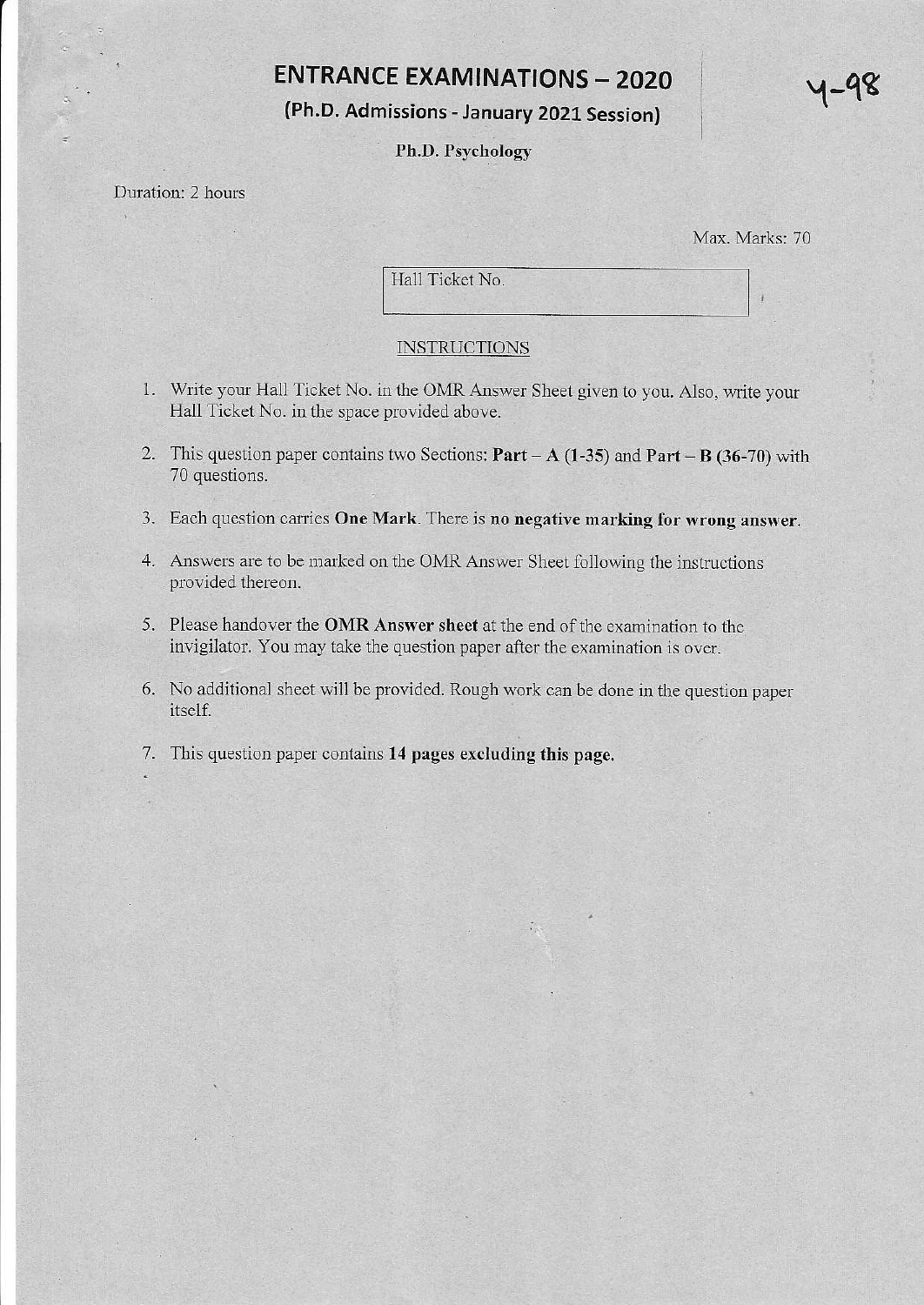- 1. The dependent variable in simple linear regression is also called
	- A. Criterion or response or causal
	- B. Criterion or response or explanalory
	- C. Explanatory or predictor or independent
	- D. Criterion or rcsponse or outcome
- 2. Which of the following is a disadvantage of the cross-sectional research design?
	- A. It does not evaluate individual differences in development
	- B. It is subject to the cross-gender problem
	- C. It violates the scientific method
	- D. It may cause developmental changes that would not occur naturally and which may not be long-lasting
- 3. When alpha is.05, this means that
	- A. The probability of a Type II error is .95
	- B. The probability of a Type II error is .05
	- C. The probability of a Type I error is .95
	- D. The probability of a Type I error is .05
- 4. Which type of statistics describe sample of subjects in terms of variables or combinations of variables?
	- A. Inferential statistics
	- B. Multivariate statistics
	- C. Sequential analysis
	- D. Descriptive statistics
- 5. The value of all test statistics is directly proportional to the
	- A. Sample size
	- B. Chosen alpha level
	- .C. Sampling distribution used
	- D. Size of the region of rejection
- 6. A non-experimental design in which the researcher compares two or mote groups in term of a cause/independent variable that has already happened is called
	- A. Applied behavioral analysis
	- B. Correlational design
	- C. Single-subject experiments
	- D. Causal-comparative research
- 7. A systematic tendency towards over or under representation of some categories (of people) in a sample is called
	- A. Frequency error
	- B. Sampling bias
	- C. Immeasurable variance
	- D. Systematic variation

y -98<br>"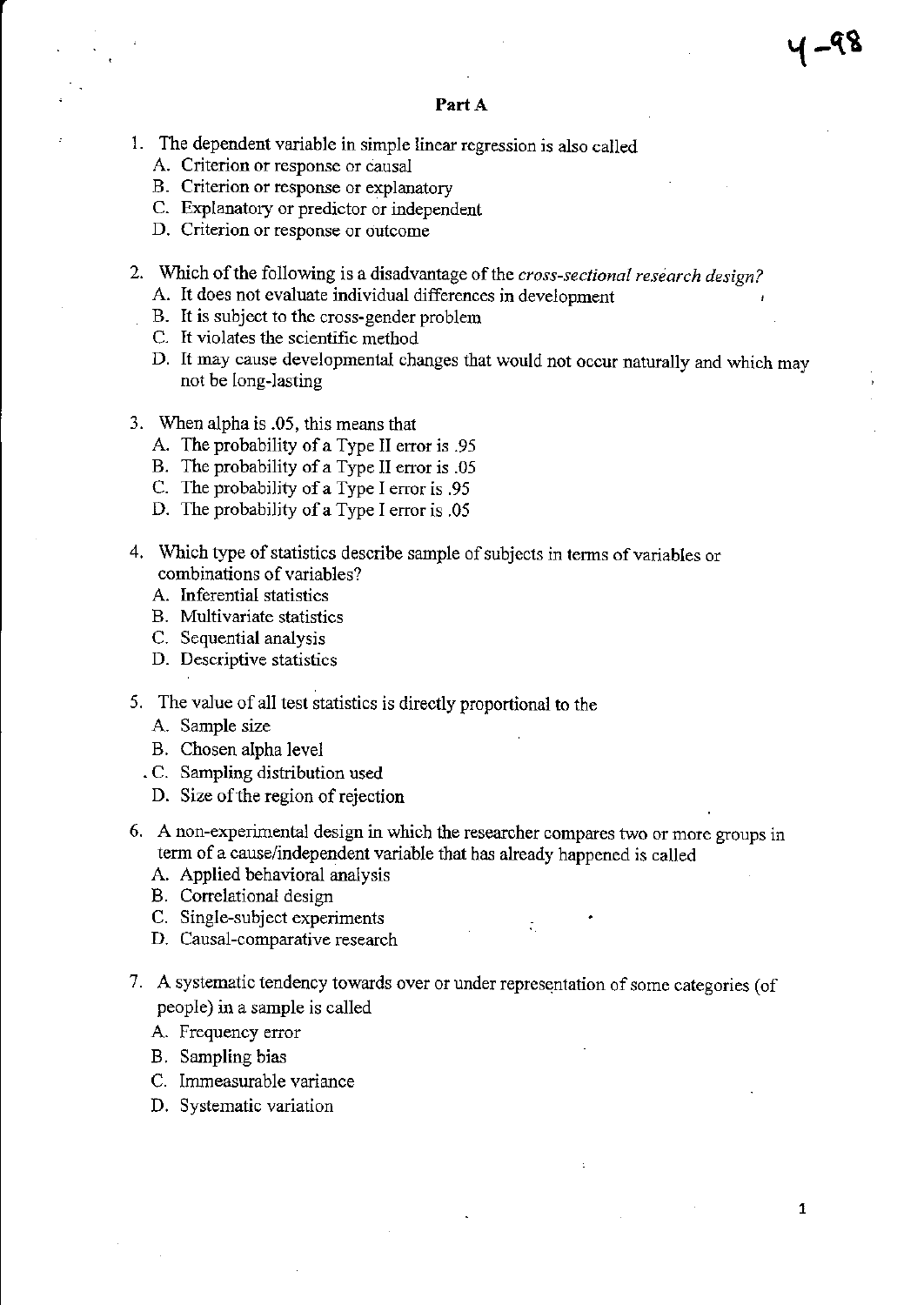- 8. The amount of variability among the scores caused by chance or uncontrolled variables
	- A. Standard error
	- B. Group variance
	- C. Mean square
	- D. Error variance
- 9. One primary problem with longitudinal designs is that participants may drop out of the study before it is concluded. This is called
	- A. Selective attribution
	- B. Sample attrition
	- C. Selective attrition
	- D. Sample erosion
- 10. How much larger is a correlation of.80 than a correlation of.20?
	- A. l6 times larger
	- B. 10 times larger
	- C. 6 times larger
	- D. 36 times lager
- 11. An analysis in which three or more variables are ordered by the researcher in lerms of their presumed causal relationships is called
	- A. Structural analysis
	- B. Path analysis
	- C. Post hoc analysis
	- D. Systematic analysis
- 12. Which of the following is measured by the sum of squares within groups?
	- A. How much variance there is in the smallest group
	- B. How much variance there is in the largest group
	- C. How individuals deviate from the mean of the group they are in
	- D. How much the mean of one group deviates from the mean of the other groups
- 13. Kishore wants to do a research on college students' attitude towards reading. So he goes to the library and selects sample from whoever is present in the library. This is an example of
	- A. Quota sampling
	- B. SeJf-selecting sample
	- C. Purposive sampling
	- D. Haphazard sample
- 14. The extent to which an investigation can be generalized to other places and conditions, in particular, from the artificial and/or controlled (e.g. laboratory) to the natural environment refers to
	- A. Constant error
	- B. Selection bias
	- C. Ecological validity
	- D. Validation variance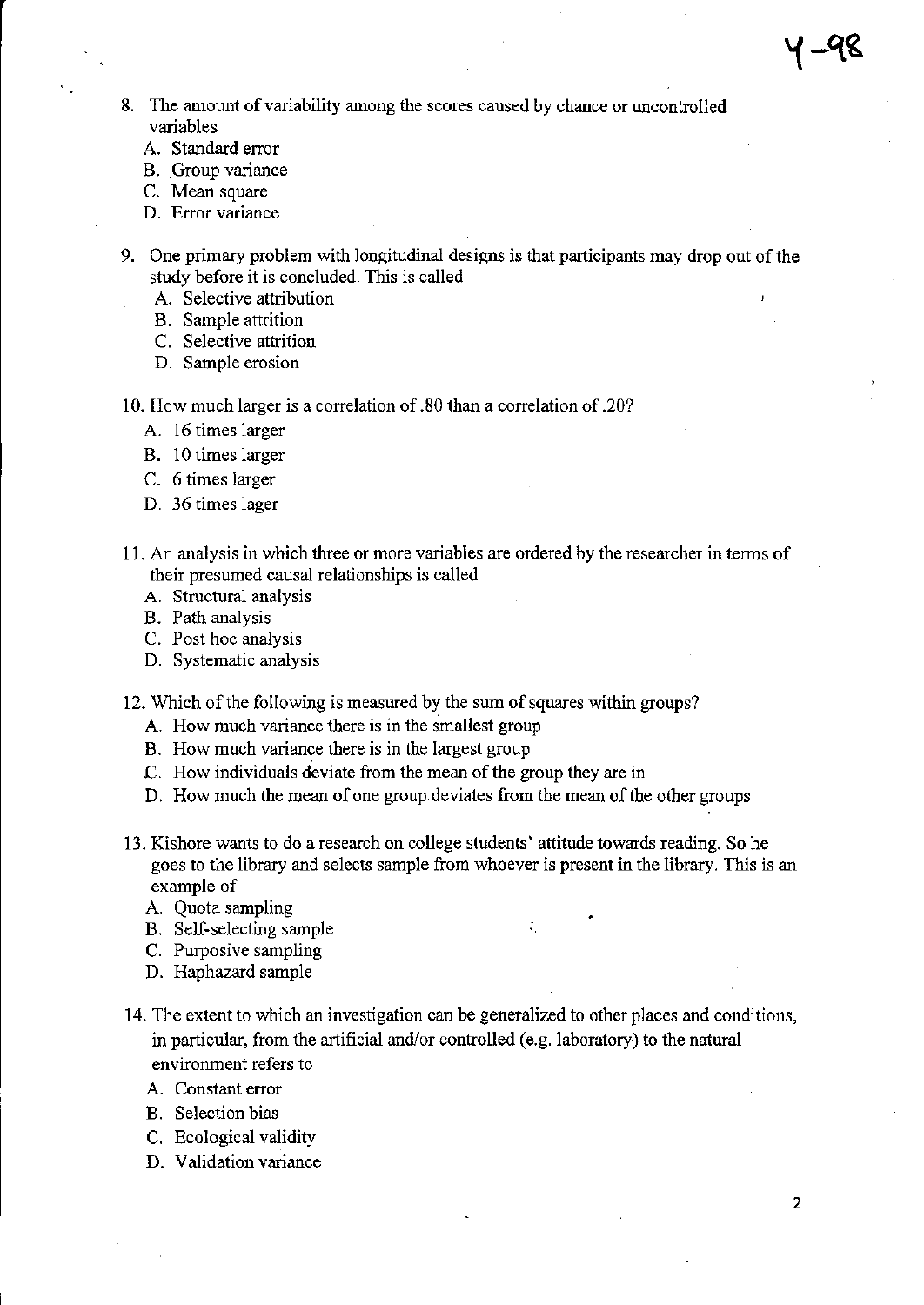15. An estimate of either variance between groups or variance within groups is

- A. Mean square
- B. Eta-squared
- C. Between group variance
- D. Grand mean
- 16. Who among the following proposed that each rater should respond to the following questidn for each item in content validity: Is the skill or knowledge measured by this item is essential, useful but not essential, and not necessary?
	- A. Aron
	- B. Coolican
	- C. Lawshe
	- D. Anastasi
- 17. The association between a criterion variable and two or more predictor variables is called
	- A. Bivariate correlation
	- B. Multiple conelation
	- C. Multinomial correlation
	- D. Chi-square
- 18. Which of the following denotes the placement of participants in experimental treatment on the basis of chance?
	- A. Random assignment
	- B. Treatment
	- C. Dependent variable
	- D. Random selection
- 19. A researcher used ordinal-level scales to measure spirituality and personal happiness. The scores ranged from 0 to 100. Which of the following would be most appropriate to measure the association between spirituality and personal happiness?
- A. Chi-square
	- B. Phi
	- C. Speaman's rho
	- D. Kruskal-Wallis test
- 20. is a research where pre-existing and non-manipulated variables among people are measured for difference or conelation.
	- A. Observational study
	- B. Group difference research
	- C. Post facto research
	- D. Correlational study
- 21. The term \_\_\_\_\_\_\_\_\_ is given to studies in which experimental procedures are applied but random allocation to conditions is not possible
	- A. Experimental design
	- B. Post facto research
	- C. Dummy experimental design
	- D. Quasi-experiment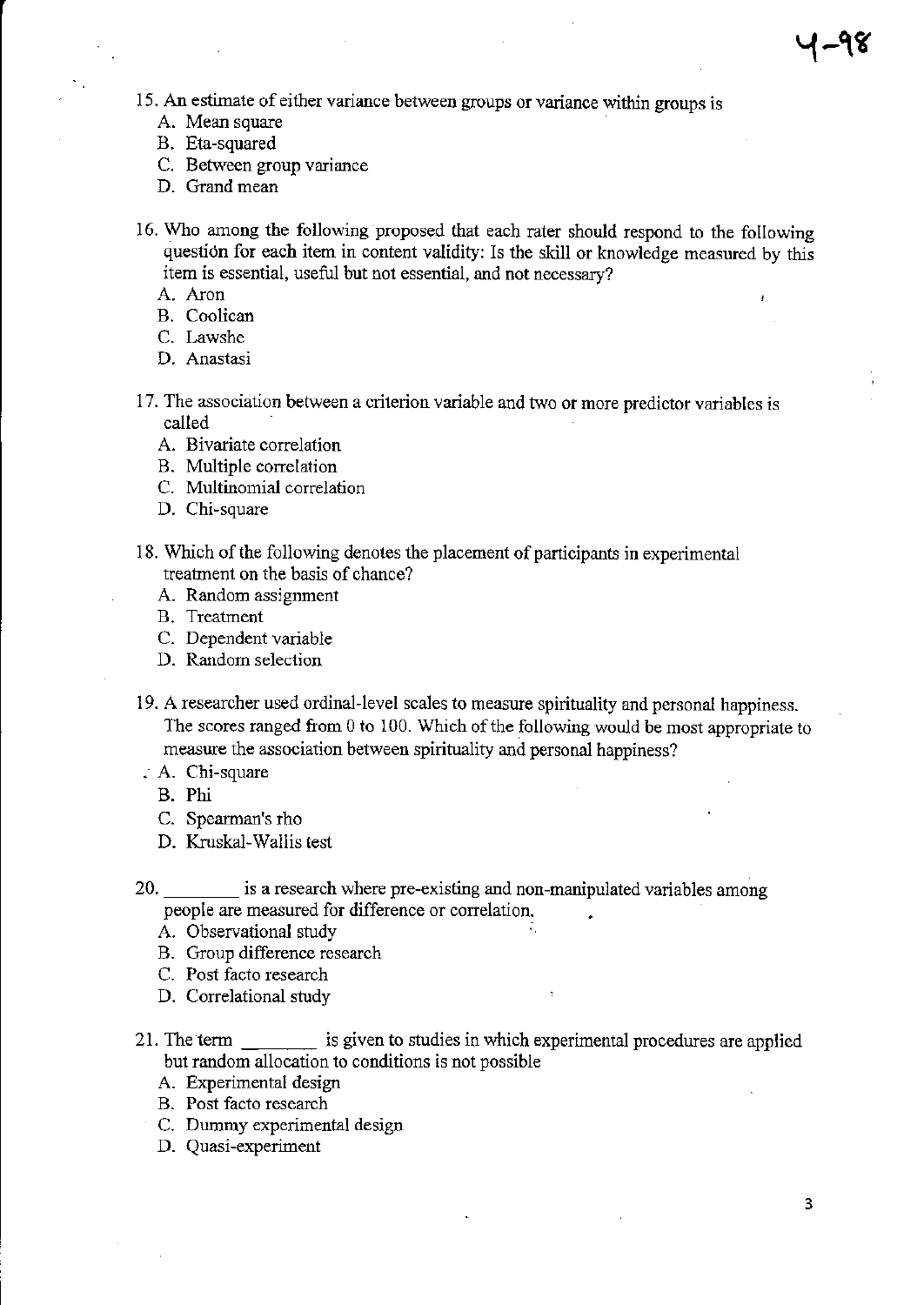4

- 22. When used with an ANOVA, a means of comparing all possible pairs of groups to determine which ones differ significandy fiom each other
	- A. Repeated measures
	- B. Post hoc test
	- C. Between group design
	- D. Paired t test
- 23. In order to demonstrate validity, we must show not only that a test correlates higbly with other variables with which it should theoretically correlate but also that it does not corelate significantly with variables from which it should differ
	- A. Content
	- B. Criterion
	- C. Constuct
	- D. Convergent

24. In Item analysis we find the correlation between

- A. The first 50% of items with the last 50% of the items
- B. Every item with every other individual item
- C. Every item with the total score of items
- D. Both A and C
- 25. If newspapers serve as the source, one could use which of the following analysis to code the reportage from newspaper articles into a systematic statistical analysis?
	- A. Interpretative phenomenological analysis
	- B. Meta-analysis
	- C. Content analysis
	- D. Discourse analysis
- 26. A psychologist used factor analysis in the process of test construction. While interpreting the results, he came across a term "factor loading". A factor loading reflects the correlation between

÷.

- A. An item and a theoretical dimension
- B. An item and the total score on a test
- C. Two theoretical dimensions
- D. Two different items on the same test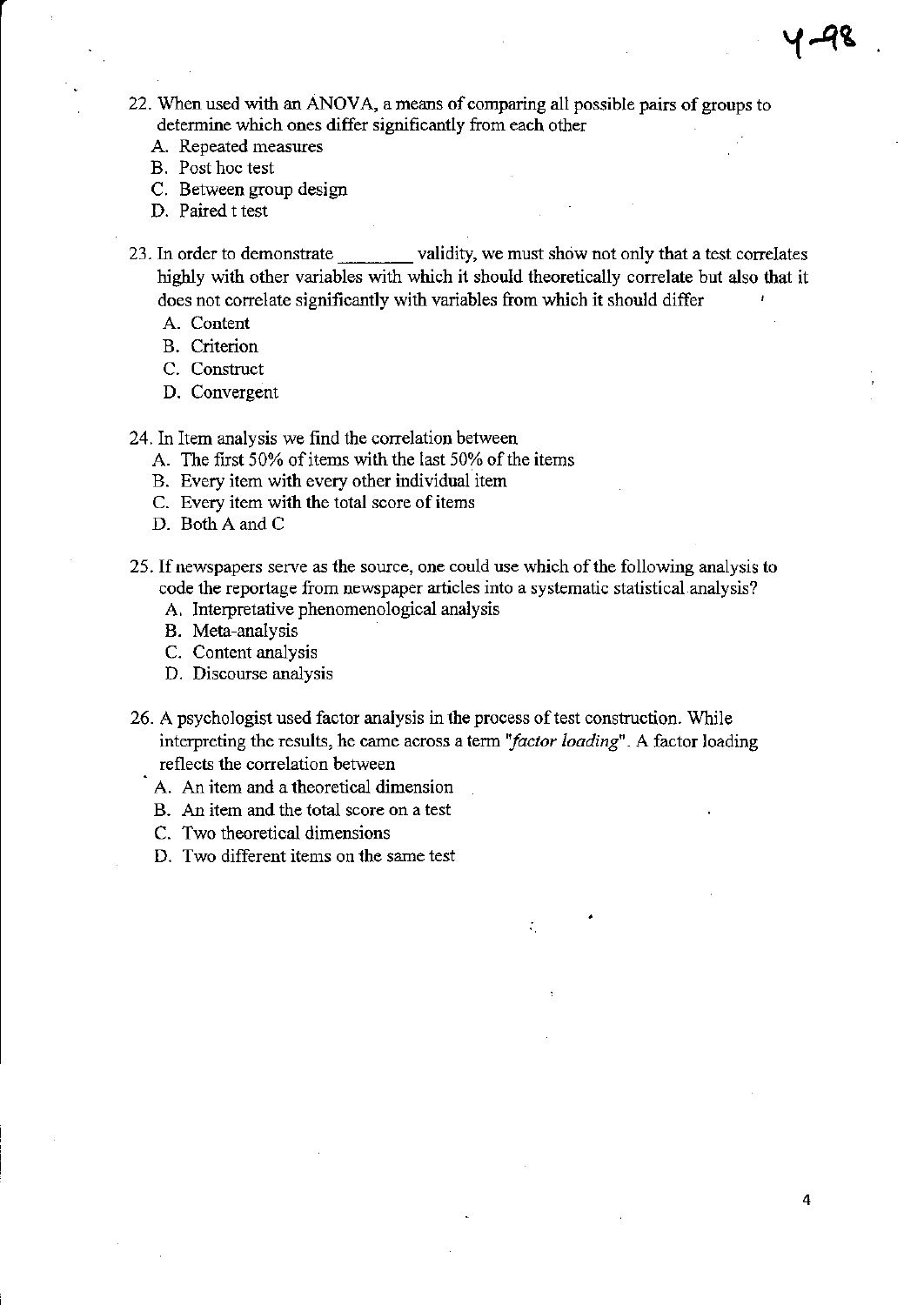Y-qs

## 27. Match Category  $A$  with Category  $B$

Category A

i. Semi-structured

ii. Structured interview

iii. Non-directive

iv. Clinical interview

#### Category **B**

a. Interview in which interviewer does not direct discussion and remains non\_ judgmental

b. Interview method using structured questions but may be tailored in response to interviewee's answer

c. Interview with pre-set list of topics in which an informal conversational tone is attempted

d. Dimension of design which is the extent to which questions and procedure are identical for everyone

- A. i-b; ii-d, iii-a; iv-c
- B. i-c; ii-d; iii-a; iv-b
- C. i-d; ii-c; iii-d; iv-a
- D. i-c; ii-a; iii-d; iv-b
- 28. When in a study, the researchers select large primary sampling units such as states, then districts, then towns and finally certain families within towns and the technique of random-sampling is applied at all stages, the sampling procedure is described as A. Multi stage random sampling
	-
	- B. Convenience sampling
	- C. Chance stage random sampling
	- D. Equi-distribution probability sampling

29. The amount of correlation that a score contributes to a given factor A. Factor analysis

- 
- . B. Factor Ioading
- C. Oblique method
- D. Correlation coefficient
- 30. The difference between the obsened score and the true score is called
	- A. The error score
	- B. The alternate score .
	- C. The between score
	- D. The within score
- -
	-
	-
- 31. The formula that offers a quick means of estimating inter-rater reliability is<br>A. No. of agreements divided by no. of possible agreements multiplied by 100<br>B. No. of possible agreements divided by no. of agreements mu

5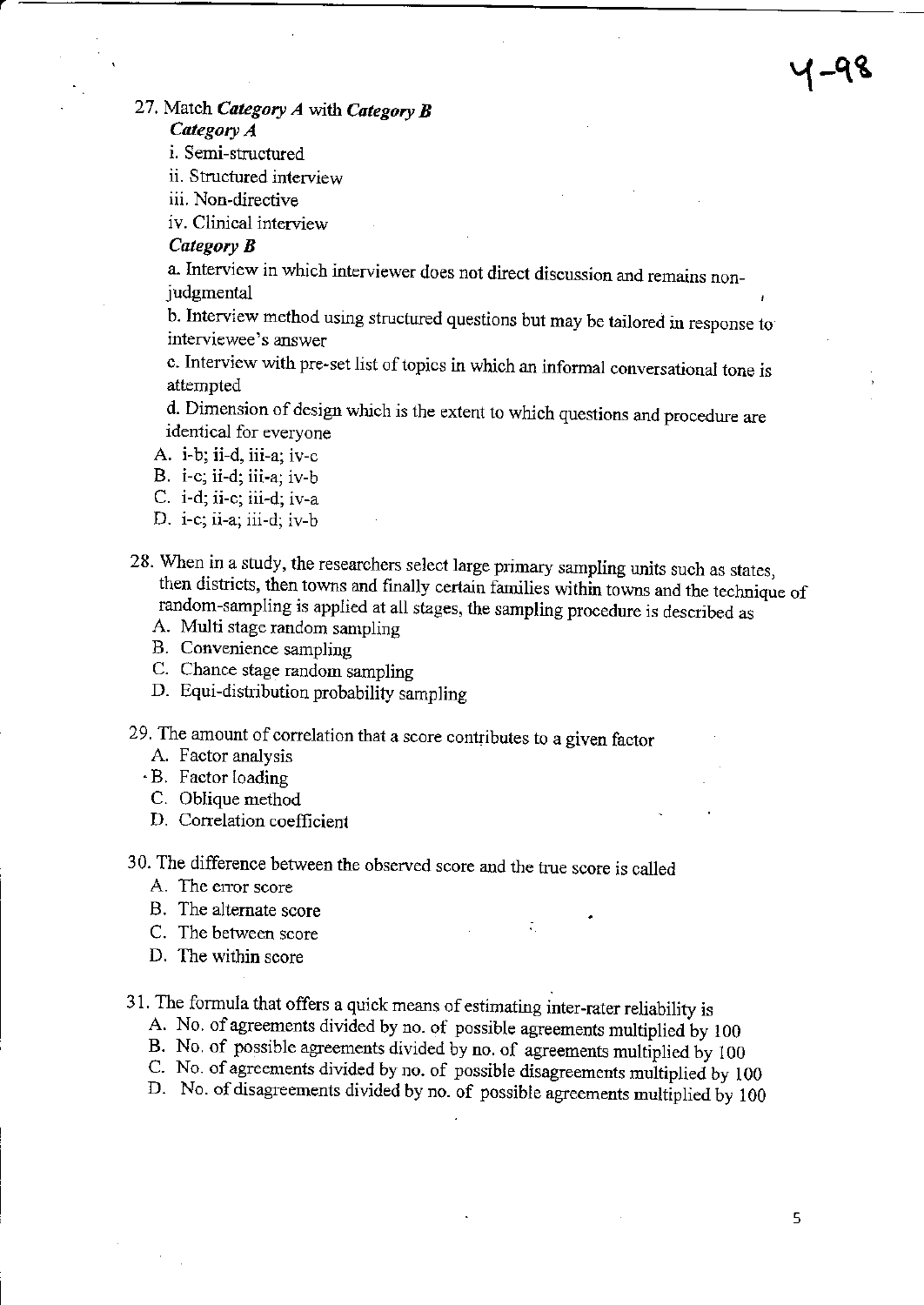- Category A
- i. Bogardus
- ii. Likert
- iii. Thurstone

iv. Osgood

#### Category B

- a. Equal appearing intervals
- b. Summated ratings
- c. Semantic differential
- d. Social distance
- A. i-c, ii-d, iii-a, iv-b
- B. i-b, ii-c, iii-d, iv-a
- C. i-a, ii-b, iii-c, iv-d
- D. i-d, ii-b, iii-a, iv-c
- 33. Which of the following paradigms is also referred to as a realist or functional paradigm?
	- A. Positivist paradigm
	- B. Interpretive paradigm
	- C. Critical paradigm
	- D. Postmodern paradigm
- 34. According to Fisher which of the following are the basic principles of experimental designs?
	- (i) the principle of replication
	- (ii) the principle of elimination
	- (iii) the principle of randomization
	- (iv) the principle of readiness
	-
	- (v) the principle of exercise  $(vi)$  the principle of local control
	- A. (i), (ii), (iii), (iv), (v)
	- B. (ii), (iii), (iv), (vi)
	- c. (ii), (vi)
	- D. (i), (iii), (vi)

35. \_ Iays down that a group of objects chosen at.random from a larger group tends to possess the characteristics of that large group

A. Law of interaction

- B. Law of representation
- C. Law of statistical regularity
- D. Law of statistical critical analysis

y qe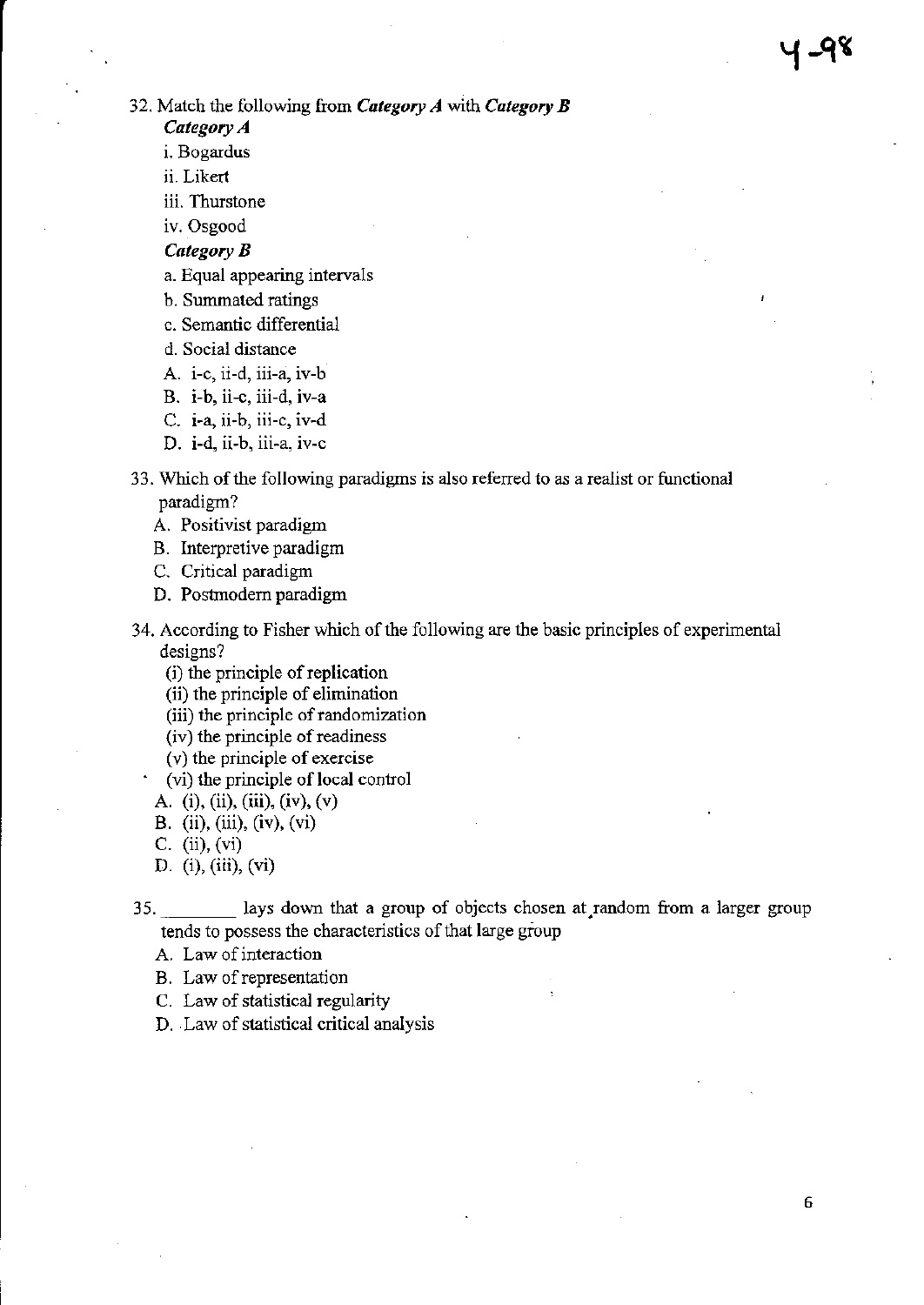#### Part B

- 36. The extent to which a person is committed to and involved in health relevant activities, perceives control over their health and responds to health stressors as challenges or opportunities for growth
	- A. Health behaviour
	- B. Health Locus of control
	- C. Health Hardiness
	- D. Health belief
- 37. Health resides on a continuum from an entropic end to a salutary end; how one manages stress moves toward either end of the continuum is explained in
	- A, Continuity model
	- B. Salutogenic model
	- C. Salutropic model
	- D. Entropenic model
- 38. Which of the following is not correct regarding the performance of Health psychologists:
	- A. They develop theories and conduct research on the interaction of biological, psychological, and social factors in producing health ard illness
	- B. They help teat patients with a variety of disorders and conduct counseling for the psychosocial problems that illness may create
	- C. They develop interventions for the teatinent of different phobias and anxiety
	- D. They develop worksite interventions to improve employees' health habits and work in medical settings and other organizations to improve health and health care delivery
- 39. People can use several types of control. Which of the following two types of control can influence events in their lives and reduce their stress?
	- A. Locus of Control and Self-efhcacy
- . B. Personal control and external locus of control
	- C. Oulcome expectancy and self-efficacy expectancy
	- D. Behavioural control and cognitive contol
- 40. Who among the following have developed the 'boundary model', which represents an integration of physiological and cognitive perspectives on food intake?
	- A. Wardle and Beales
	- B. Herman and Polivy
	- C. Ogden and Wardle
	- D. Wenzlaffand Wegner
- 41. The probability of a proposition cannot be less than the probability of that proposition combined with another proposition. This probability rule of inductive reasoning is known as
	- A. Base-rate rule
	- B. Pragmatic rule
	- C. Conjunctive rule
	- D. Mental model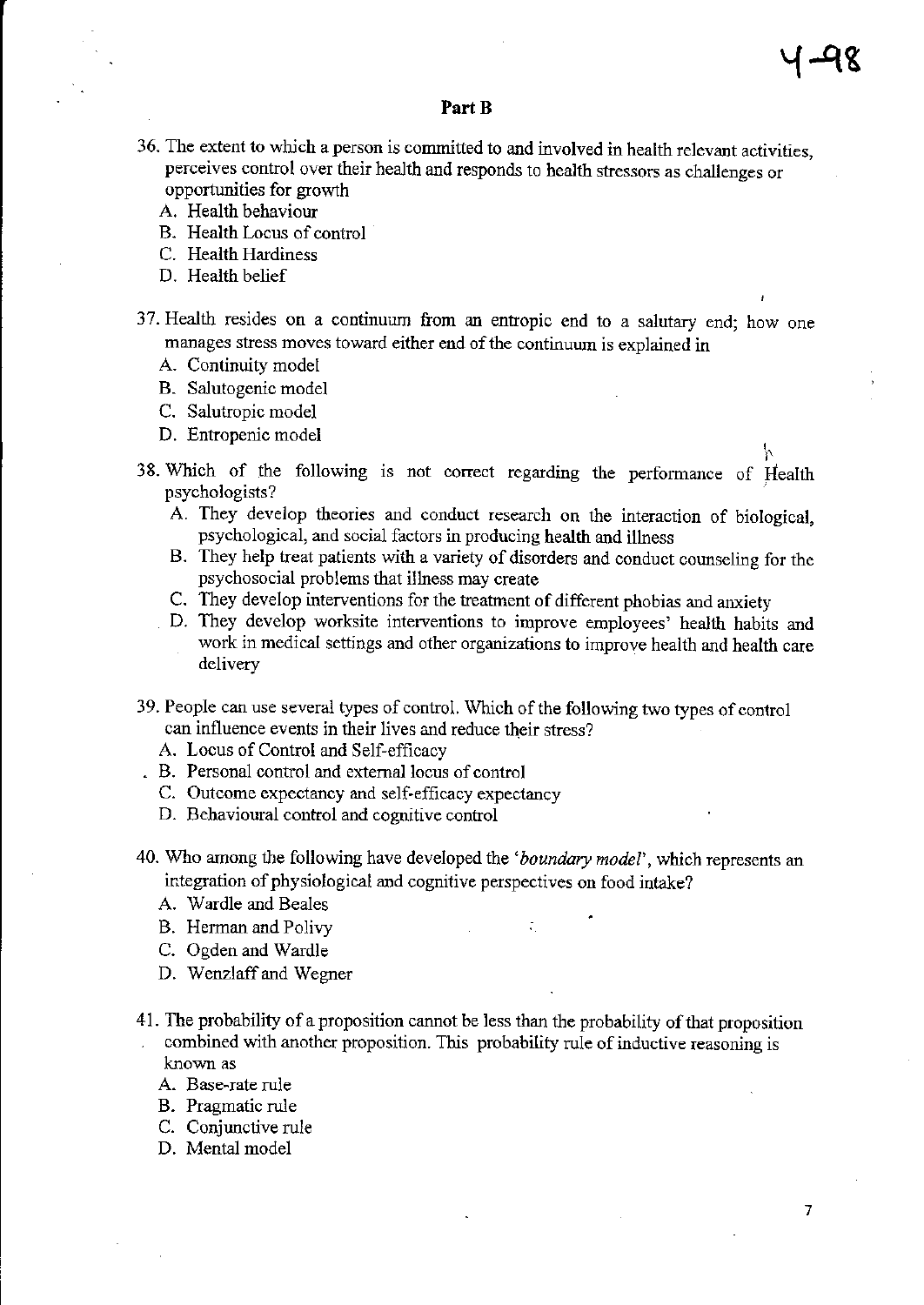42. Which of the following are the neurotransmitters that have been most extensively studied in relationship to psychopathology

 $(1)$  norepinephrine,  $(2)$  amino acids  $(3)$  dopamine,  $(4)$  trephine,  $(5)$  deoxyribo nucleic acid (6) serotonin, (7) glutamate, (8) gamma aminobutyric acid

- A.  $(1)$ ,  $(2)$ ,  $(4)$ ,  $(5)$ ,  $(8)$
- B. (1), (3), (6), (7), (8)
- C.  $(2)$ ,  $(4)$ ,  $(6)$ ,  $(8)$
- D. (1), (3), (5), (7)
- 43. Which of the following identity status describes the individual who has been exploring but yet not committed to self-chosen values and goals?
	- A. Identity achievement
	- B. Identity foreclosue

C. ldemity diffusion

- D. Identity moratorium
- 44. The model which suggests that some people are prctected against the potentially harmful effects of stress by their personality is called
	- A. Narcisstic personality model
	- B. Hardy personality model
	- C. Extrovert personality model
	- D. Psychosocial personality model

#### 45. Match Category  $A$  with Category  $B$

#### Category A

i. Experimental psychology

ii. Cognitive psychology

iii. Developmental psychology

iv. Health psychology

#### Category R

a. What mental strategies are involved in solving complex word problems?

b. At what age do children generally begin to acquire an emotional attachment to their fathers?

c. A psychologist is intrigued by the fact that some people are much more sensitive to painful stimuli than others are

d- Raju's job is demanding and stressful. He wonders if his lifestyle is making him morc prone to cetain illnesses, such as cancer and heart disease

- A. i-c, ii-b, iii-a, iv-d
- B. i-c, ii-b, iii-d, iv-a

C. i-c, ii-a, iii-b, iv-d

D. i-a, ii-d, iii-c, iv-b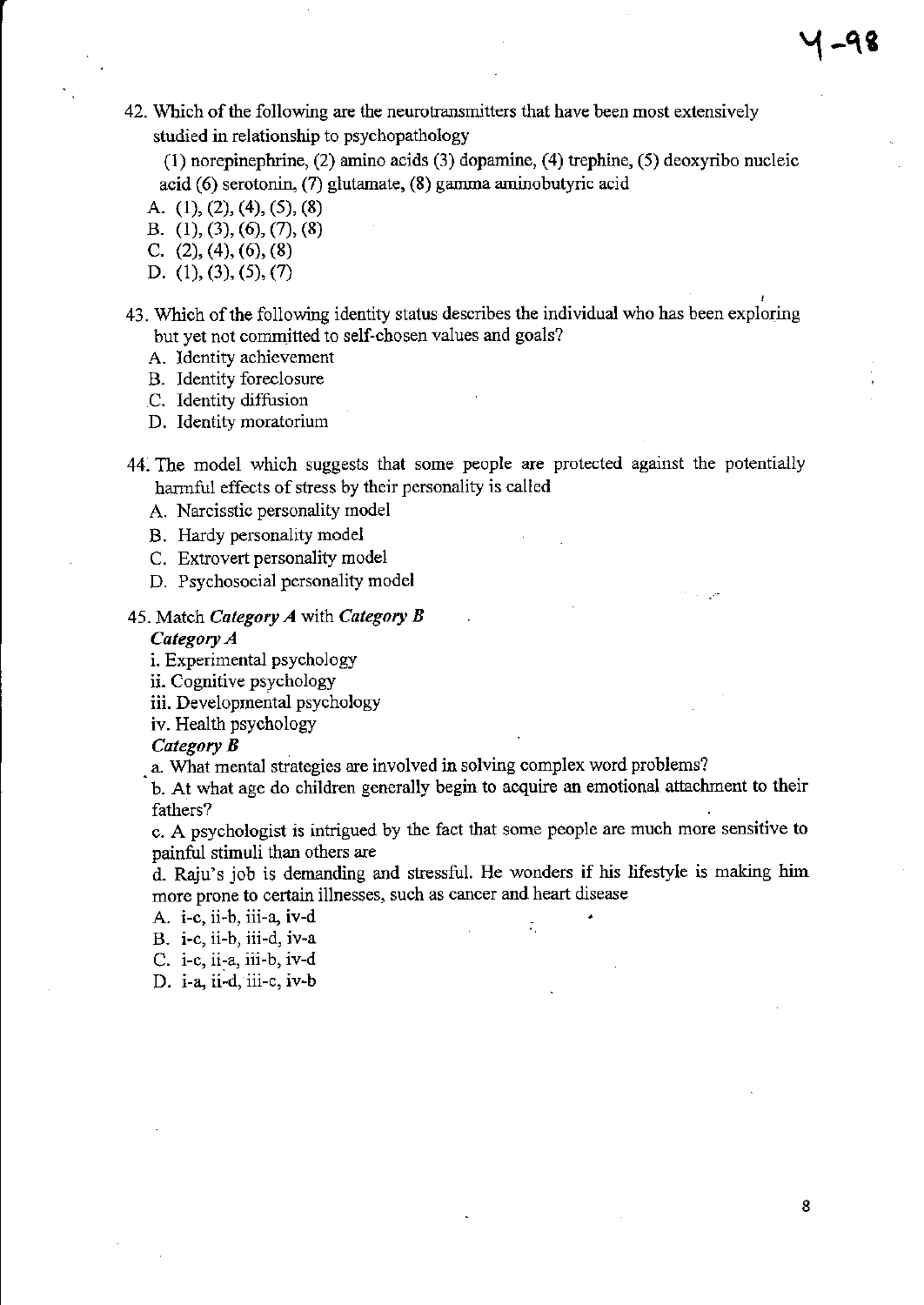46. Physical hazards are serious for all babies but especially for those who are<br>i. Born prematurely<br>ii. Suffer from brain damage or birth defects

- 
- ii. Suffer from brain damage or birth defects<br>iii. Whose physical development and general
- iii. Whose physical development and general physical condition at birth are poor iv. Bom witl no birth defects

- Choose the conect statement.
- A. i, ii, iii
- B. Only i
- C. i and ii
- D. iii and iv

47. Who among the following proposes confrontation, avoidance, and seeking social support as the ways people cope with anxiety?

- A. Sigmund Freud
- B. Erik Erikson

C. Erich Fromm

- D. Karen Homey
- 48. When a student asked question in the classroom he was embarrassed by the Professor. This decreased the likelihood of the student asking question in the classroom. In relation to instrumental conditioning this is an example of
	- A. Positive punishment
	- B. Negative reinforcement
	- C. Negative punishment
	- D. Positive reinforcement
- 49. Motivational interviewing that is most often used in the area of substance abuse and addiction, is a therapy that originated from the work of
	- A. Joseph Wolpe
	-
	- B. Carl Rogers
	- D. Edmund Jacobson
- 50. According to **the social barriers** to engagement, not the desires of aging adults, cause declining rates of interaction
	- A. Activity theory
	- B. Disengagement theory
	- B. Disengagement theory<br>C. Socioemotional selectivity theory
	- D. Continuity theory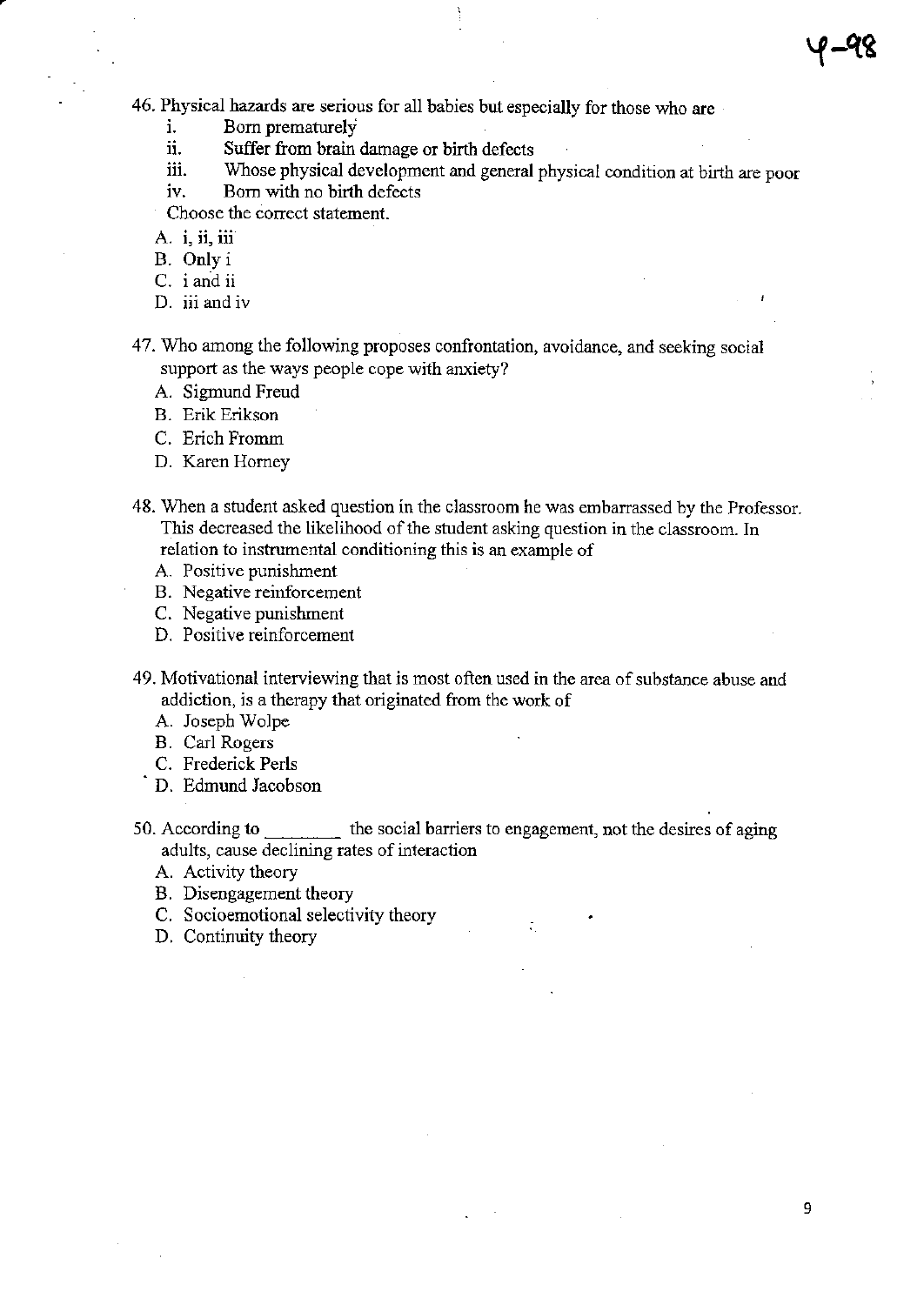$4 - 98$ 

- 51. Match Category  $A$  with Category  $B$ Category A
	- i. Transtheoretical model
	- ii. Self-regulatory model
	- iii. Protection motivation theory
	- iii. Health belief model
	- Category **B**
	- a. Leventhal
	- b- Prochaska
	- c. Rosenstock
	- d. Rogers
	- A. i-b; ii-d; iii-c; iv-a
	- B. i-b; ii-a; iii-d; iv-c
	- C. i-c; ii-a; iii-b; iv-d
	- D. i-a; ii-c; iii-b; iv-d
- 52. Your friend tells you, "I was at a party last night. During the course of the evening, my general level of arousal increased. Since I was at a party where people were enjoying themselves, I assume I must have felt happy." What theory of emotion does your friend subscribe to?
	- A. James-Lange Theory
	- B. Cannon-Bard Theory
	- C. Schachter-Singer Theory
	- D. Lazarus Theory
- 53. The desire to engage in an activity due to outward rewards or pressures, not because we enjoy the task or find it interesting is
	- A. Self-awareness
	- B. Extrinsic motivation
	- C. Self-perception
	- D. Intrinsic motivation
- 54. Rinki is a preschool child. Looking at the evening sky, she says, "The moon is happy today". Rinki is demonstrating which of the following concepts?
	- A, Centrism
	- B. Conservation
	- C. Animism
	- D. Object constancy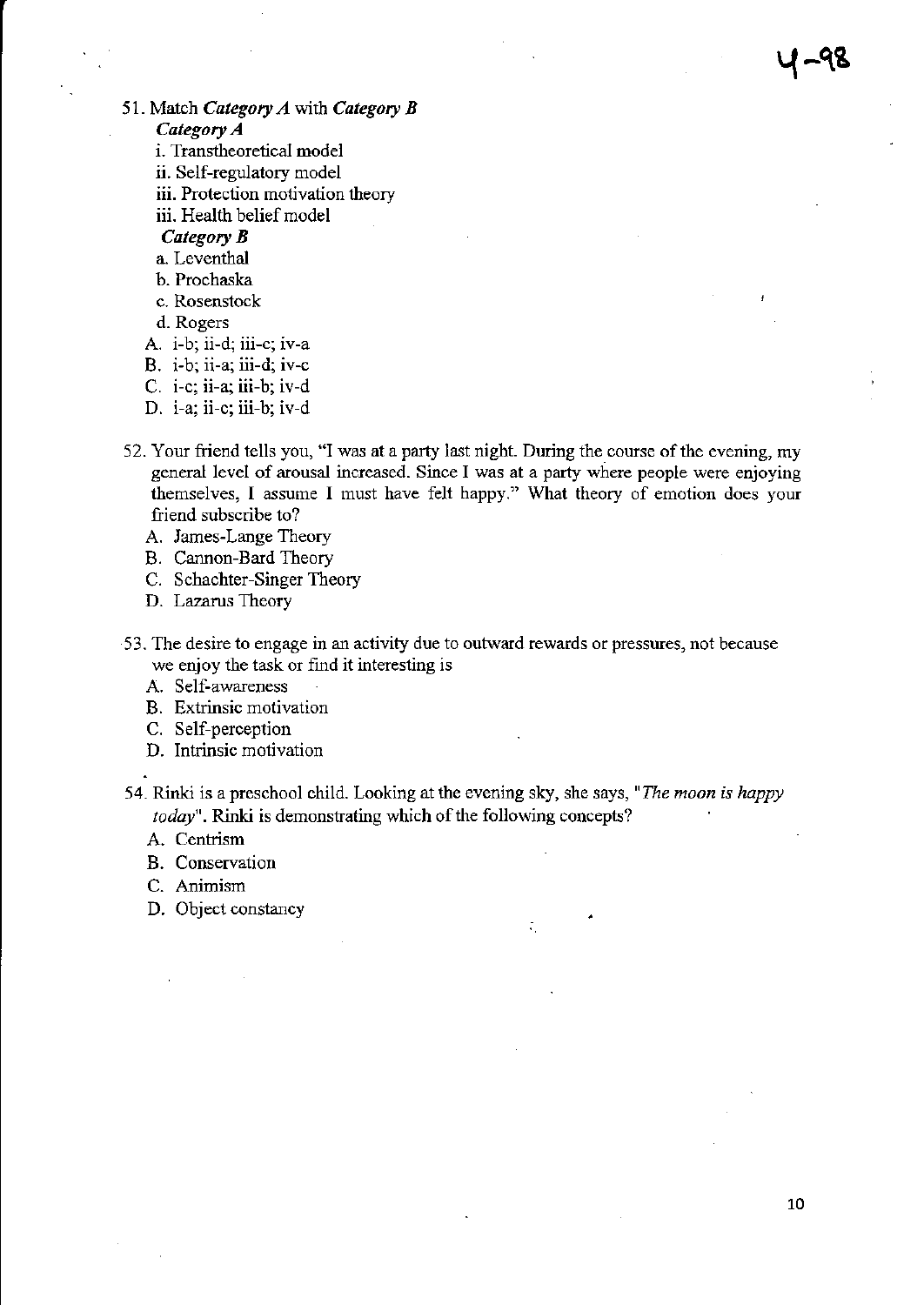55. Match Category  $A$  with Category  $B$ 

Category A

i. Reticular formation

ii. Tectum

iii. Limbic system

iv. Thalanus

### Category B

- a. Sensation
- b. Subjective experience and experience of emotion
- c. Sleep and arcusal
- d. Auditory and visual system
- A. i-b; ii-c; iii-d; iv-a;
- B. i-c; ii- d; iii-b; iv'a
- C. i-d; ii-a; iii-b; iv- c
- D. i-c; ii-a: iii-d; iv-b

56. A personality disorder which is characterized by impulsiveness, inappropriate anger, drastic mood shifts, feelings of boredom and attempts at self-mutilation or suicide is

A. Depression

- B. Narcissistic
- C. Antisocial
- D. Borderline
- 57. An approach to the study of behaviour that involves assessing the frequency of a behaviour, the situation in which it occurs, and the reinforcers associated with it
	- A. Behaviour analysis
	- B. Functional analysis
	- C. Behaviour Modification
	- D. Functional therapy

58. <u>Illustractive</u> involves engaging in behaviour out of some sense of guilt or obligation or out of a need to prove something to oneself or others

÷.

- A. Introjected regulation
- B. External regulation
- C. Integrated regulation
- D. Identified regulation

 $4 - 98$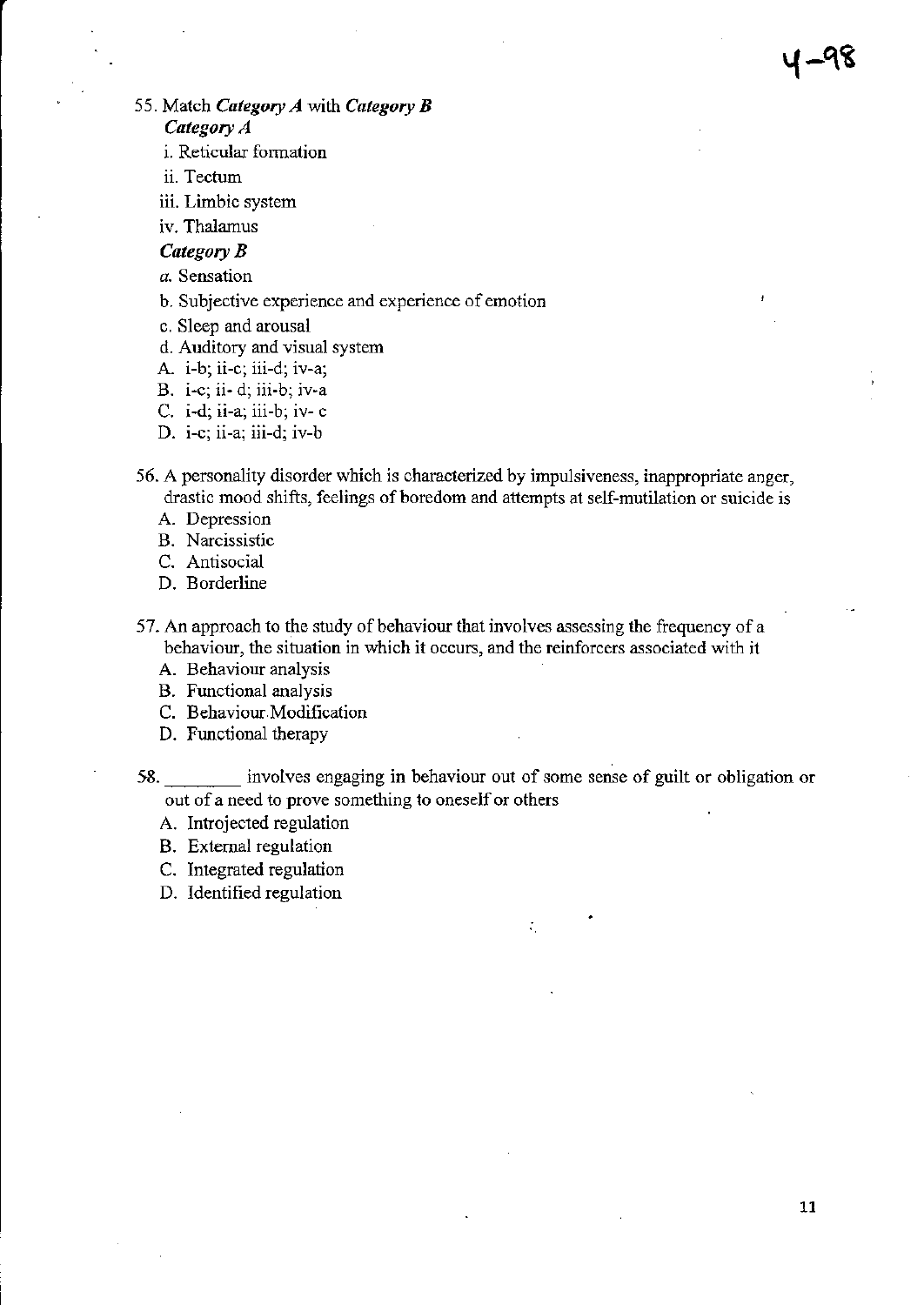- 59. Match Category  $A$  with Category  $B$ Category A
	- i. Egocentric thought
	- ii. Object permanence
	- iii. Abstract reasoning
	- iv. Conservation; reversibility

#### Category B

- a. Sensorimotor
- b. Formal operational
- c. Preoperational
- d. Concrete operational
- A. i-c, ii-b, iii-d, iv-a
- B. i-c, ii-a, iii-b, iv-d
- C. i-c, ii-d, iii-a,  $iv-b$
- D. i-c, ii-b, iii-a, iv-d
- 60. People do not like the feeling that their freedom to do or think whatever they want is being threatened. When they feel that their freedom is threatened, an unpleasant state of opposition is aroused known as
	- A. Inoculation
	- B. Spontaneous behaviour
	- C. Reactance
	- D. Resistance
- 61. The *phi phenomenon* refers to a form of perceived
	- A. Pattem
	- B. Movement
	- C. Depth
	- D. Colour

62. Statements showing the distorted thinking such as

 $\cdot$  "I have a rule when I weigh myself. If I've gained then I starve the rest of the day. But if I've lost, then I starve too"

"Bones define who we really are, let them show" indicate

- A. Narcissism
- B. Authoritative thought disorder
- C. Anorexia Nervosa
- D. Eat-sleep disorders : the state of the state of the state of the state of the state of the state of the state of the state of the state of the state of the state of the state of the state of the state of the state of th
- 63 . The idea that human development is govemed by a sequence of stages fiat depend on genetic or hereditary lactors
	- A. Entopy principle
	- B. Equivalence principle
	- C. Epigenetic principle
	- D. Equality of stages principle

५-98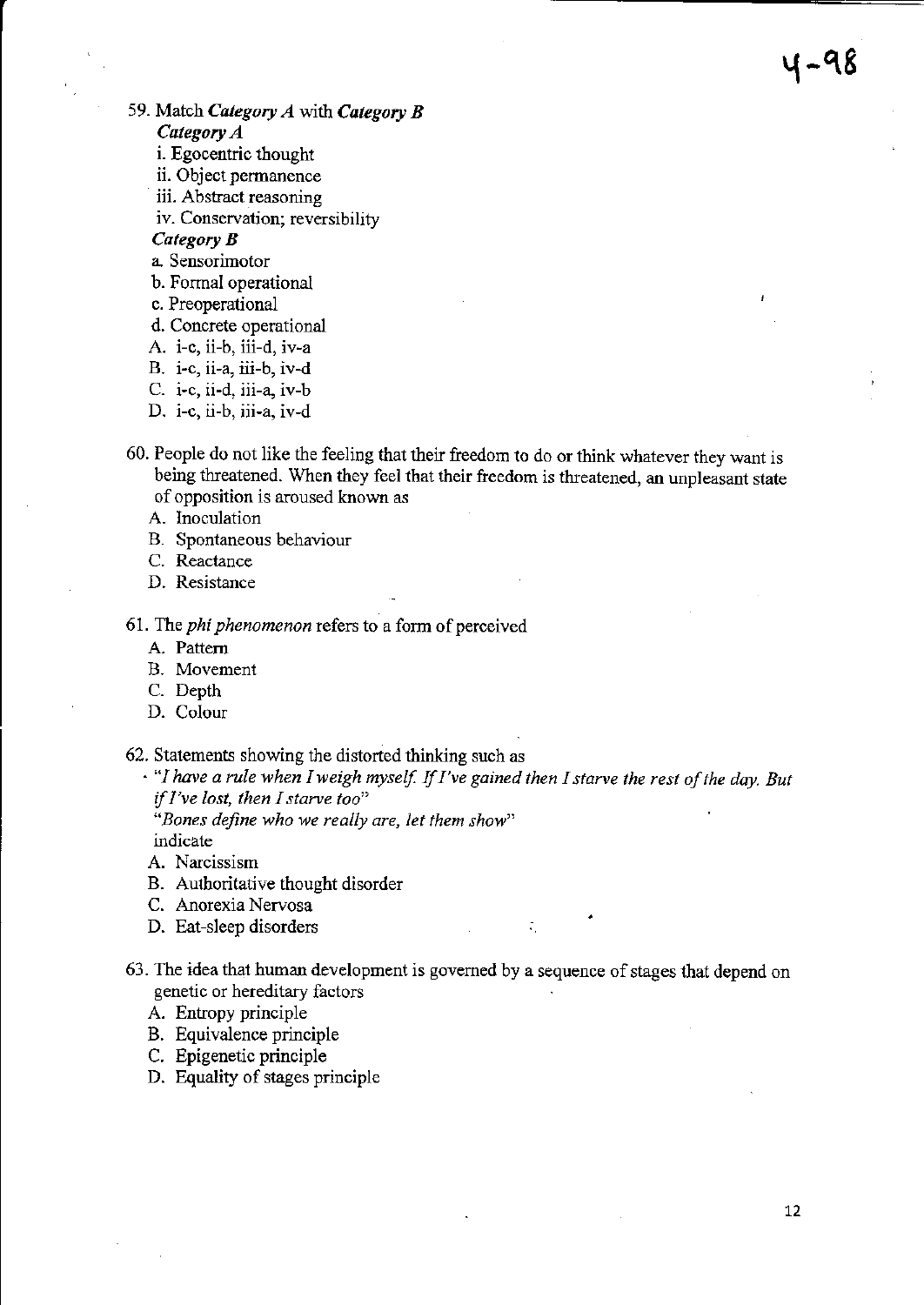,

- 64. A group of children who are the same age and develop in the same cultural and historical times is called
	- A. Cohort
	- B. Legion
	- C, Troop
	- D. Facet

65. Instilling good health habits and changing poor ones is the task of

- A. Primary prevention
- B. Secondary prevention
- C. Tertiary prevention
- D. Ancillary prevention
- 66. Match the following with Category A and Category B

## Category A

- i. Selective avoidance
- ii. Explicit attitudes
- iii. Subliminal conditionine
- iv. Ingratiation

## Category B

- a. When we try to make others like us by conveying that we like them
- b. A tendency to direct attention away ftom information that challenges our attitudes
- c. Consciously accessible attitudes that are controllable and easy to report
- d. Conditioning of attitudes as a result of exposure to stimuli
- A. i-a, ii-b, iii-c, iv-d
- B. i-c, iii-a, iv-d, ii-b
- C. i-d, ii-c. iii-a. iv-b
- D. i-b, ii-c, iii-d, iv-a

67. In Sternberg's triarchic theory of intelligence, the solution of an analogy item involves  $\cdot$  A. Experience and abstract reasoning

- 
- B. General processes and specific processes
- C. Encoding processes and comparison processes
- D. Verbal abilities and performance abilities
- 68. A type of therapy that attempts to change a client's maladaptive thought processes on which maladaptive emotional response and behaviour are presumed to depend is
	- A. Beck's cognitive therapy
	- B. Rational emotive behavior therapy
	- C. Client-centered therapy
	- D. Systematic reinforcement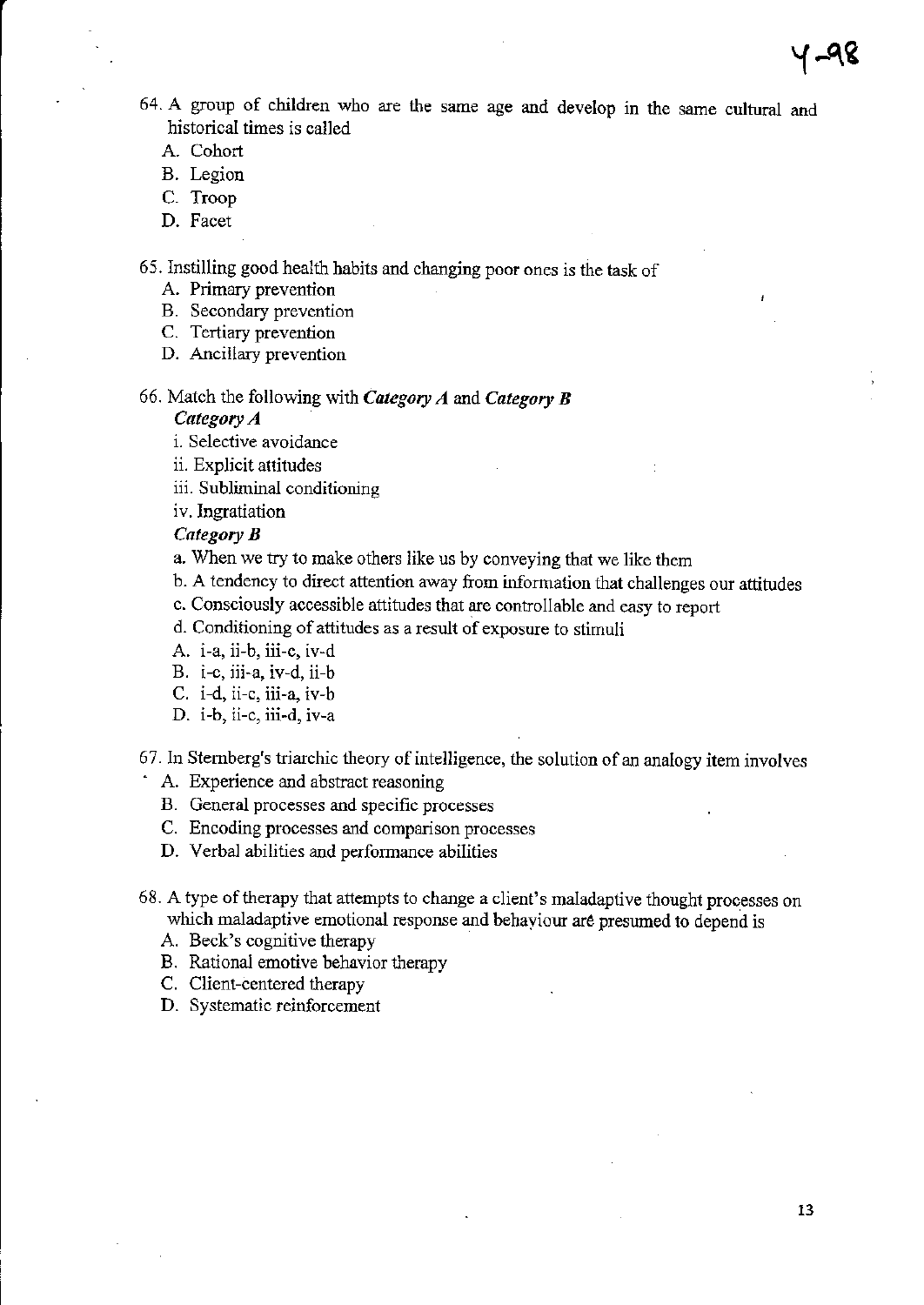- 69. The Self-determination theory targets two important components as fundamental to behaviour change
	- A. Autonomous motivation and perceived competence
	- B. Extrinsic motivation and self-efficacy
	- C. Self-efficacy and personal control
	- D. Perceived control and self-regulation

70. when a person desires to practice a health behaviow, it can be achieved by making a simple plan that links critical situations or environmental cues to goal-directed responses is explained in the theory of

- A. Health-belief
- B. Theory of reasoned action
- C. lmplementation intentions
- D. Self-regulatory

Y-ffi